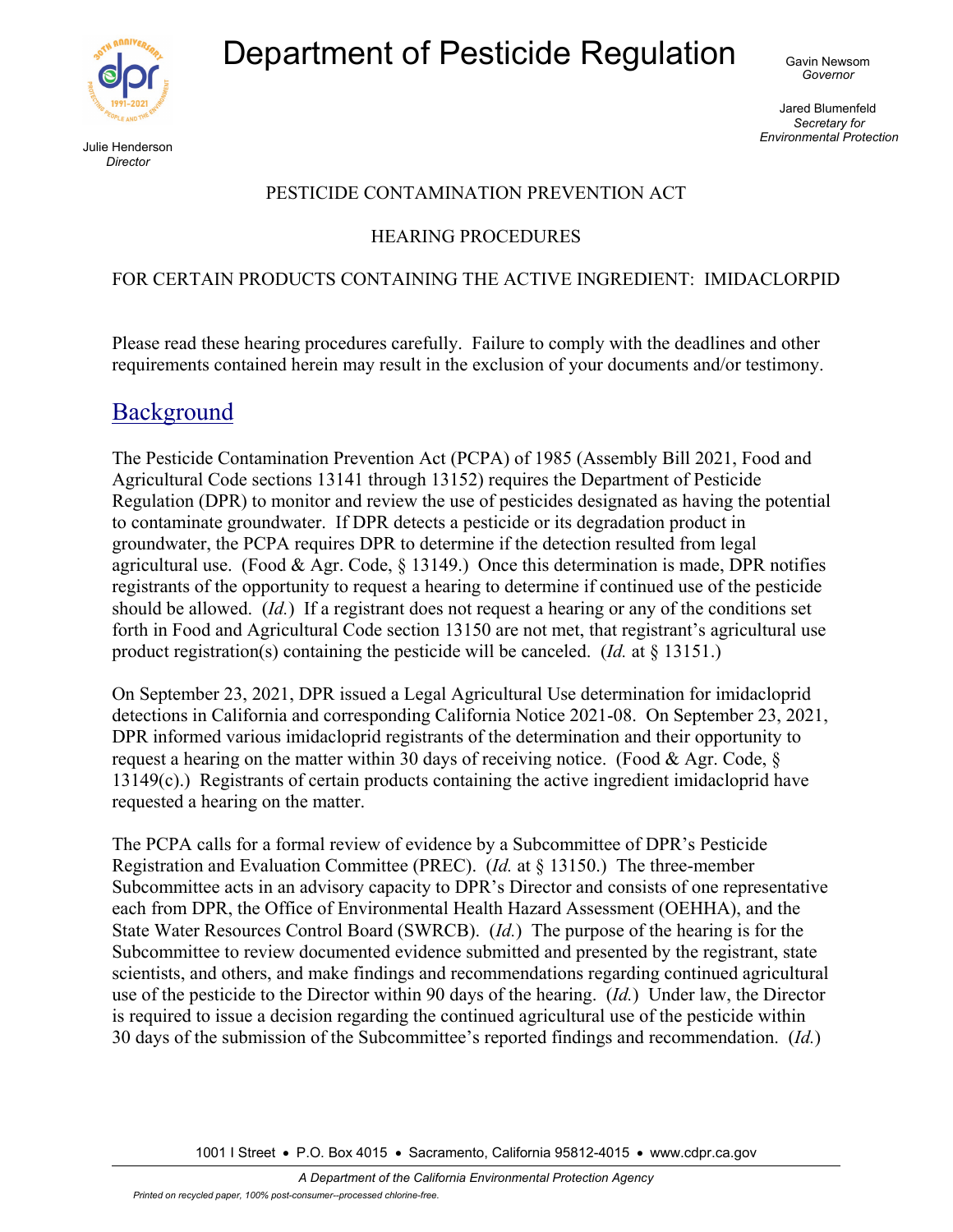## The Hearing

A hearing open to the public will commence on **Tuesday, March 22, 2022**. Depending on DPR's ability to hold an in-person meeting due to COVID-19, the hearing may be held either virtually, hybrid, or in-person at:

> CalEPA Headquarters Building Coastal Hearing Room 1001 I Street Sacramento, CA 95814

An agenda for the hearing, including meeting location, will be issued at least ten (10) days before the hearing and posted on DPR's website at [<https://www.cdpr.ca.gov/docs/emon/grndwtr/imidacloprid.htm>](https://www.cdpr.ca.gov/docs/emon/grndwtr/imidacloprid.htm). Please check DPR's website for the most up-to-date public hearing date and location as they may be subject to change.

At the hearing, Registrant(s)/Representative(s) of Registrant(s) and the public will be given an opportunity to provide written and oral testimony to the Subcommittee for its consideration. Staff from DPR, OEHHA, SWRCB ("State Agencies"), and the California Department of Food and Agriculture (CDFA) or other entities may also provide information for the Subcommittee's consideration. Testimony may be limited to ensure that every commenter has an equal opportunity to speak. DPR will distribute a separate public notice regarding the hearing at least 45 days prior to the hearing.

# Objections to Hearing Procedures

Unless otherwise provided, the hearing required by Food and Agricultural Code section 13150 will be conducted in accordance with these Hearing Procedures. Chapter 5 of the California Administrative Procedures Act (Gov. Code, § 11500 et seq.) does not apply to this hearing. Objections about the matters contained in these Hearing Procedures will not be entertained at the hearing. In the event the procedures and important dates in this document are amended, notice will be provided to all Hearing Participants.

## Separation of Investigative and Adjudicative Functions

For purposes of this groundwater protection hearing and to ensure the fairness and impartiality of the proceeding, DPR separates investigative and adjudicative functions. Those who will present evidence on behalf of the State Agencies ("Investigative Team") for consideration by the Subcommittee are separate from those who will provide legal and technical advice to the Subcommittee and Director ("Advisory Team").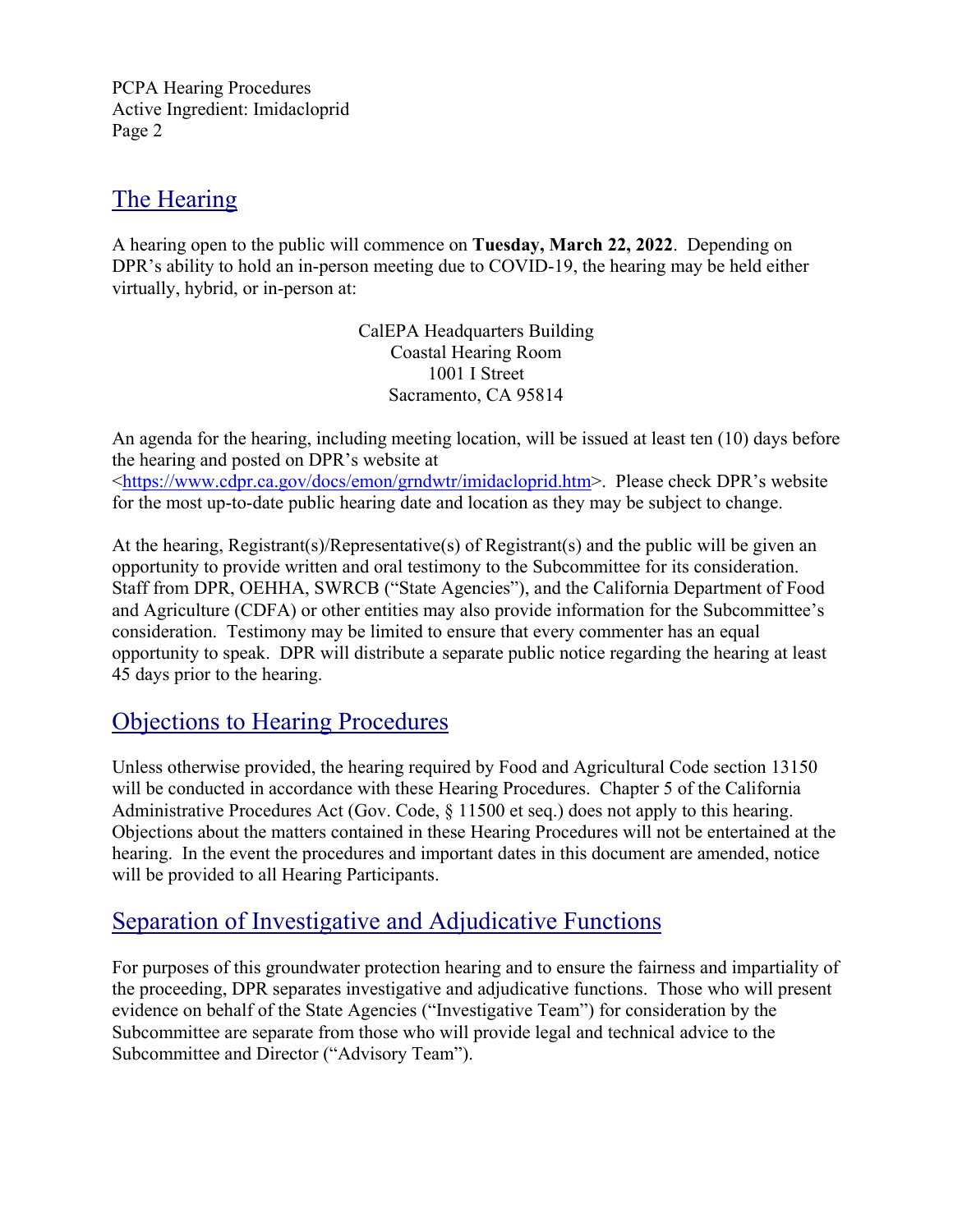Any members of the Subcommittee or Advisory Team who normally supervise any members of the Investigative Team will not act as their supervisors in this proceeding, and vice versa. With respect to this matter, members of the Subcommittee or Advisory Team have not and will not exercise any authority over or provide advice to, members of the Investigative Team, or vice versa. Members of the Investigative Team have not had any substantive *ex parte*  communications with the Subcommittee members, the Director, or the Advisory Team regarding this proceeding.

## Prohibition on *Ex Parte* Communications

While this proceeding is pending, the California Government Code prohibits the Registrant(s)/Representative(s) for Registrants, members of the Investigative Team, or other interested persons from engaging in *ex parte* communications regarding this matter with any Subcommittee member, the Director, or the Advisory Team.

An *ex parte* communication is a written or verbal communication, either direct or indirect, during the pendency of a proceeding regarding any issue in the proceeding, to the presiding officer from an employee or representative of any agency that is a party or from an interested person outside the agency, without notice and opportunity for all parties to participate in the communication. (Gov. Code, §§ 11430.10-11430.80.). However, if the communication is copied to all other persons (if written) or is made in a manner open to all other persons (if verbal), then the communication is not considered an *ex parte* communication. As a result, any written communication to any Subcommittee member, the Director, or the Advisory Team before the hearing must also be copied to all other Hearing Participants. Communications regarding noncontroversial procedural matters, including a request for a continuance, are permissible *ex parte* communications and are not restricted. (Gov. Code, § 11430.20, subd. (b).)

# DPR Hearing Coordinator

KARA JAMES, PESTICIDE REGISTRATION BRANCH Department of Pesticide Regulation 1001 I Street Sacramento, CA 95814-4015 Email: [<Kara.James@cdpr.ca.gov>](mailto:Kara.James@cdpr.ca.gov)

# Hearing Participants

Hearing Participants in this proceeding are Registrant(s)/Representative(s) of Registrant(s) of products containing the active ingredient imidacloprid that are subject to the PCPA groundwater hearing; members of the State Agency Investigative Team(s) (e.g., DPR, OEHHA, SWRCB); and representatives from CDFA (collectively referred to as "Hearing Participants").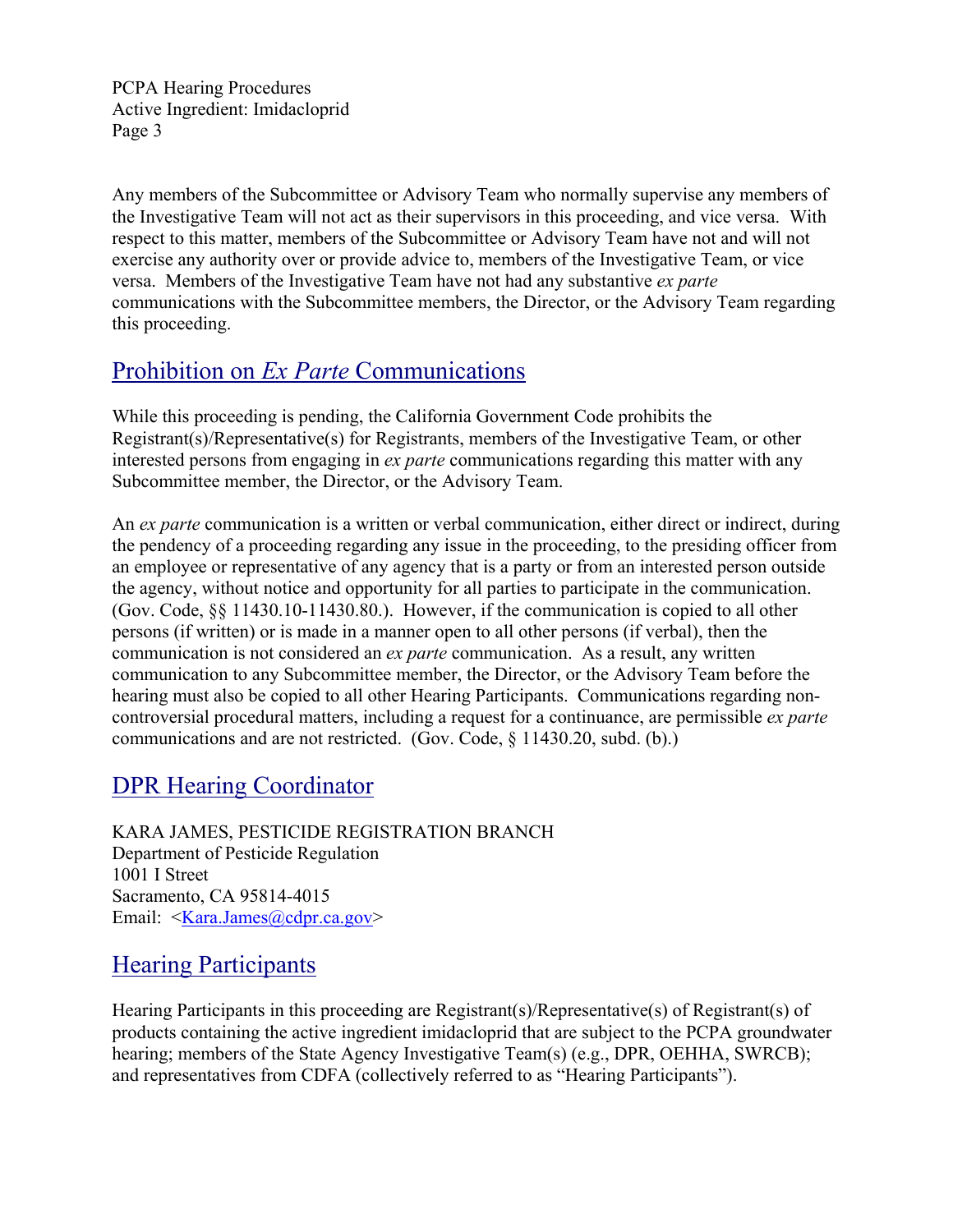### Public Comments

The public is invited to submit written comments prior to the public hearing regarding the potential to pollute groundwater from the continued agricultural use of imidacloprid. Written public comments should be submitted thirty (30) days before the first day of Phase 1 of the hearing, by e-mail to  $\langle PCPA@cdpr.ca.gov\rangle$  or mailed to the address below, to ensure circulation to Hearing Participants and the Subcommittee members prior to the hearing:

PCPA Imidacloprid Comments Attn: Kara James Pesticide Registration Branch 1001 I Street Sacramento, CA 95814-4015

The Hearing Coordinator will provide written public comments received by the deadline above to all Hearing Participants prior to the hearing. Providing a written comment by the deadline above is not a prerequisite to providing oral or written testimony during the hearing. Members of the public may provide written comments or oral testimony during the hearing, relevant to the matter in this proceeding. Members of the public are encouraged to sign-up to speak at the hearing in advance. The Hearing Officer may limit individual times for oral testimony to ensure that every commenter has an opportunity to speak in the allotted time for the hearing. The hearing will be transcribed by a court reporter and the transcript, along with any written comments submitted during the hearing, will be added to the record.

Public comments not relevant to matters related to the proceeding will not be considered by the Subcommittee. Participants with similar interests or comments are requested to make joint presentations, and participants are requested to avoid redundant comments.

### Submission of Evidence for the Hearing

### *Submission of Digitally Accessible Documents*

DPR intends to post all reports and documents submitted to DPR on its website. DPR requests that all reports and documents submitted to DPR are self-certified that they are in compliance with Web Content Accessibility Guidelines (WCAG) 2.1, or a subsequent version, published by the Web Accessibility Initiative of the World Wide Web Consortium (W3C) at a minimum Level AA success criteria.

### *Registrant's Submission of Report and Documented Evidence*

In accordance with Food and Agricultural Code section 13150(a), the registrant is required to submit, or join in the submission of, a report and documented evidence that demonstrate both of the following: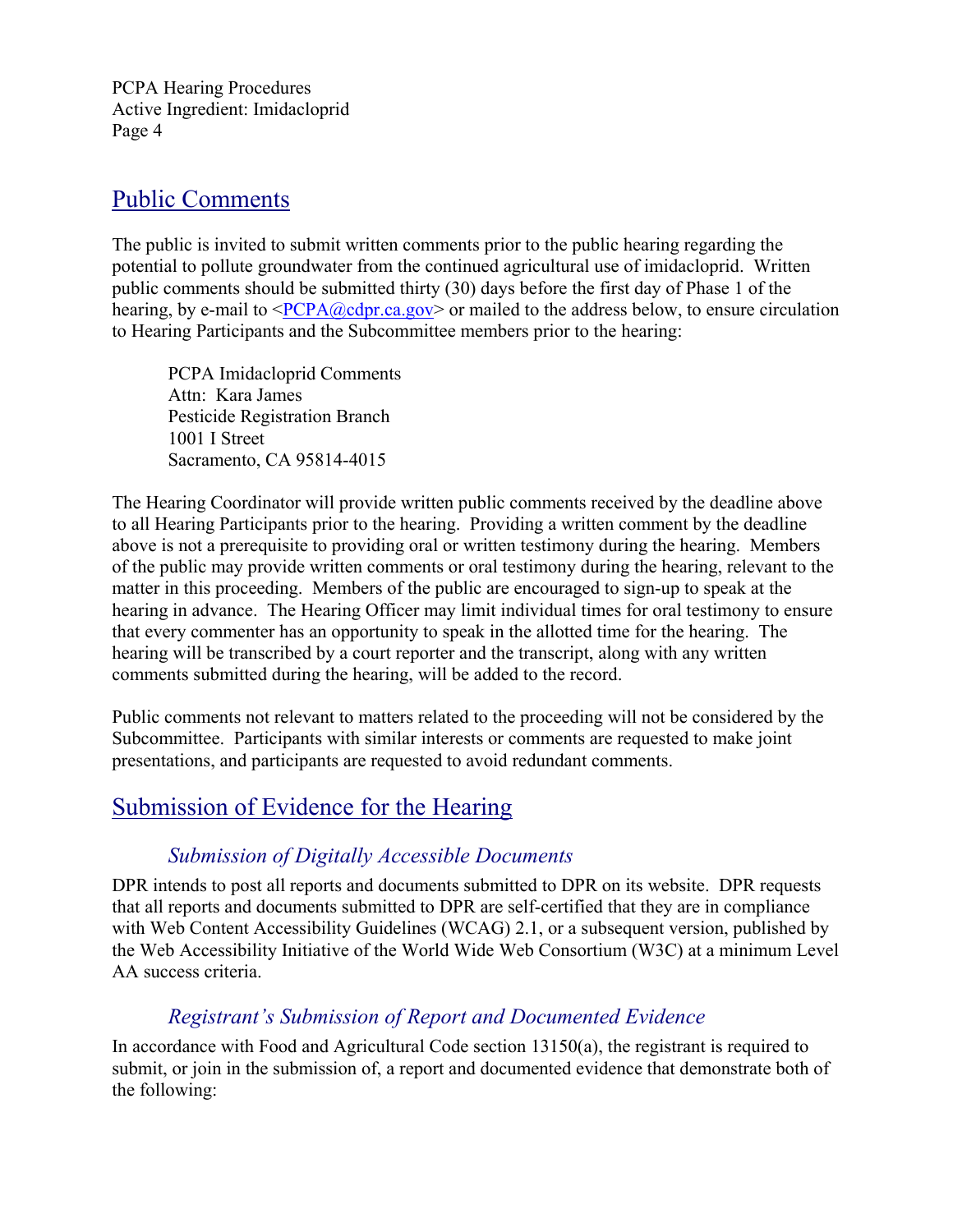- 1. That the presence in the soil of any active ingredient, other specified ingredient, or degradation product does not threaten to pollute<sup>1</sup> the groundwater of the state in any region within the state in which the pesticide may be used according to the terms under which it is registered; and
- 2. That any active ingredient, other specified ingredient, or degradation product that has been found in groundwater has not polluted, and does not threaten to pollute, the groundwater of the state in any region within the state in which the pesticide may be used according to the terms under which it is registered.

In accordance with Food and Agricultural Code section 13151, a registrant who fails to submit the required report and documented evidence, or fails to join in a submitted report, shall have their relevant product(s) canceled.

In order to allow time for the Subcommittee and Hearing Participants to consider the submitted report and documented evidence, DPR requests registrants to submit their report and documented evidence required under Food and Agricultural Code section 13150(a) to the Hearing Coordinator no later than thirty (30) days before the first day of Phase 1 of the hearing, as listed under "Important Dates" below.

DPR also requests that registrants submit to the Hearing Coordinator the name of each presenter and subject of their presentation, no later than fourteen (14) days before the first day of Phase 1 of the hearing.

At the hearing, the Subcommittee will review the report and documented evidence submitted by the Registrant(s) and any other information or data that the Subcommittee determines is necessary to make a finding. Registrant(s)/Designated Representative(s) may, and are encouraged to, make joint presentations at the hearing. Submitted reports and documented evidence received before the hearing will be given equal weight to oral testimony and written evidence presented at the hearing. The Registrant(s)/Designated Representative(s), will be given time at the hearing to provide written and oral testimony and answer the Subcommittee's questions about the Registrant(s)' report and any other material that the Registrant(s) submits to the Hearing Coordinator.

#### *Submission of Evidence by Hearing Participants*

DPR requests Registrant(s); Investigative Team(s) from the State Agencies; and presenters from CDFA or the University of California intending to present at the hearing to submit the following information to the Hearing Coordinator no later than thirty (30) days before the first day of Phase 1 of the hearing, as listed under "Important Dates" below:

 $\overline{a}$ <sup>1</sup> "Pollute" as defined in Food and Agricultural Code section 13142(j) means "to introduce a pesticide product into the groundwaters of the state resulting in an active ingredient, other specified ingredient, or a degradation product of a pesticide above a level that does not cause adverse health effects, accounting for an adequate margin of safety."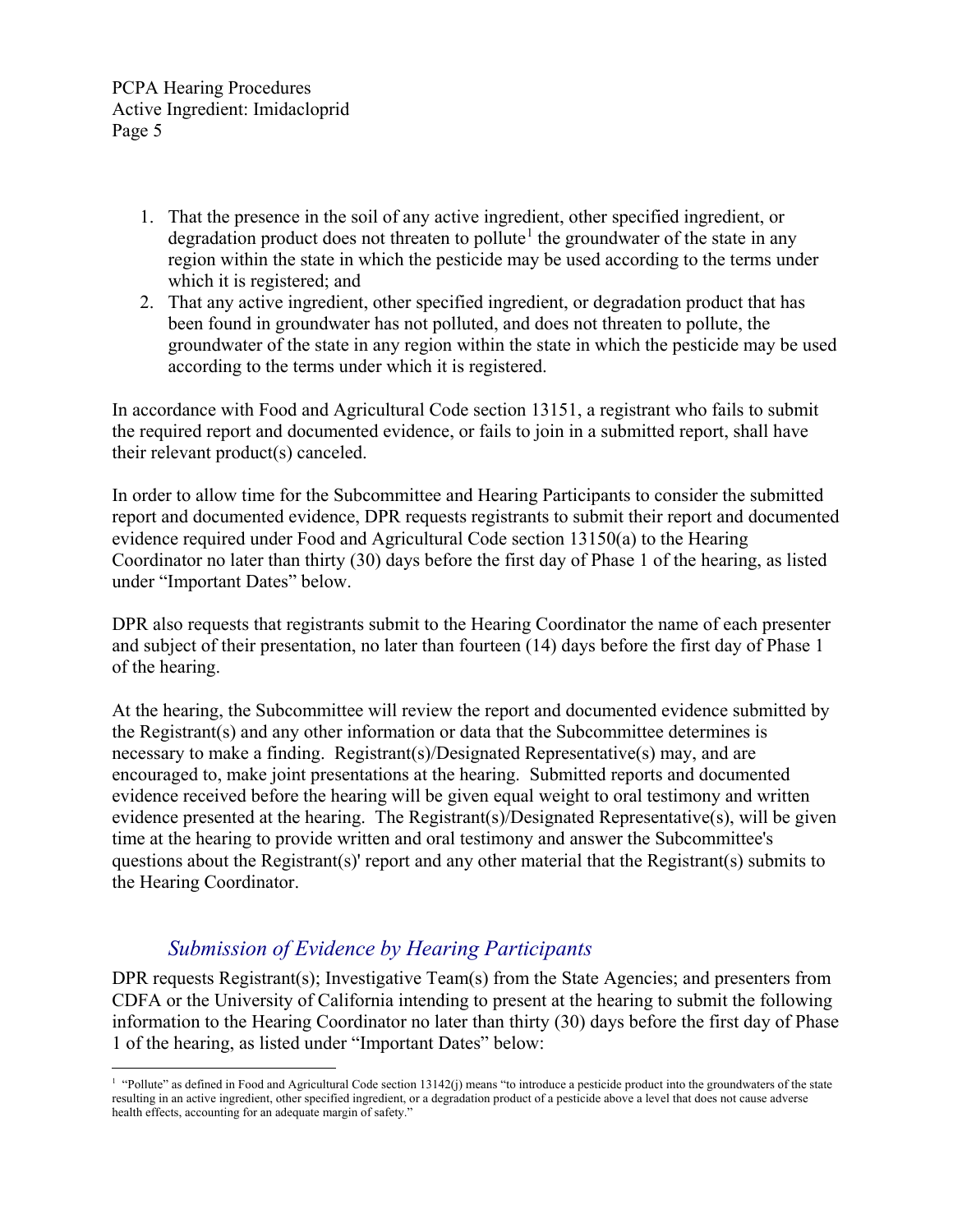> 1. Evidence to be presented at the hearing for consideration by the Subcommittee and Director. Evidence and exhibits already in the public files of DPR/OEHHA/SWRCB that are relevant to the subject of the hearing may be submitted by reference, as long as the exhibits and their location are clearly identified.

DPR also requests that other Hearing Participants submit to the Hearing Coordinator the name of each presenter and subject of their presentation, no later than fourteen (14) days before the first day of Phase 1 of the hearing.

As described in more detail in the Hearing Time Limits section below, Hearing Participants will be given time at the hearing to provide written and oral testimony and answer the Subcommittee's questions.

### *Distribution of Evidence Prior to Hearing*

The Hearing Coordinator will distribute all submitted evidence to Hearing Participants and the Subcommittee Members prior to each phase of the hearing.

### *PowerPoint Presentations at the Hearing*

PowerPoint and other visual presentations may be used at the hearing, but should be provided to the Hearing Coordinator at or before the hearing in electronic format and in hard copy, if requested by the Hearing Coordinator, so that it can be included in the administrative record for this proceeding.

### *Rebuttal Evidence*

DPR requests that all Hearing Participants submit to the Hearing Coordinator the name of each presenter and subject of their presentation, no later than fourteen (14) days before the first day of Phase 2 of the hearing. DPR requests that Hearing Participants submit rebuttal evidence to the Hearing Coordinator no later than five (5) days before the first day of Phase 2 of the hearing, as listed under "Important Dates" below. "Rebuttal" means evidence, analysis or comments offered to disprove or contradict other submissions. Rebuttal evidence shall be limited to the scope of the materials previously submitted. Rebuttal information that is not responsive to information previously submitted may be excluded.

The Hearing Coordinator will distribute all submitted rebuttal evidence to the Subcommittee and Hearing Participants prior to the second phase of the hearing. General Hearing Schedule

A detailed hearing agenda will be posted on DPR's website at [<https://www.cdpr.ca.gov/docs/emon/grndwtr/imidacloprid.htm>](https://www.cdpr.ca.gov/docs/emon/grndwtr/imidacloprid.htm) at least ten (10) days before each phase of the hearing.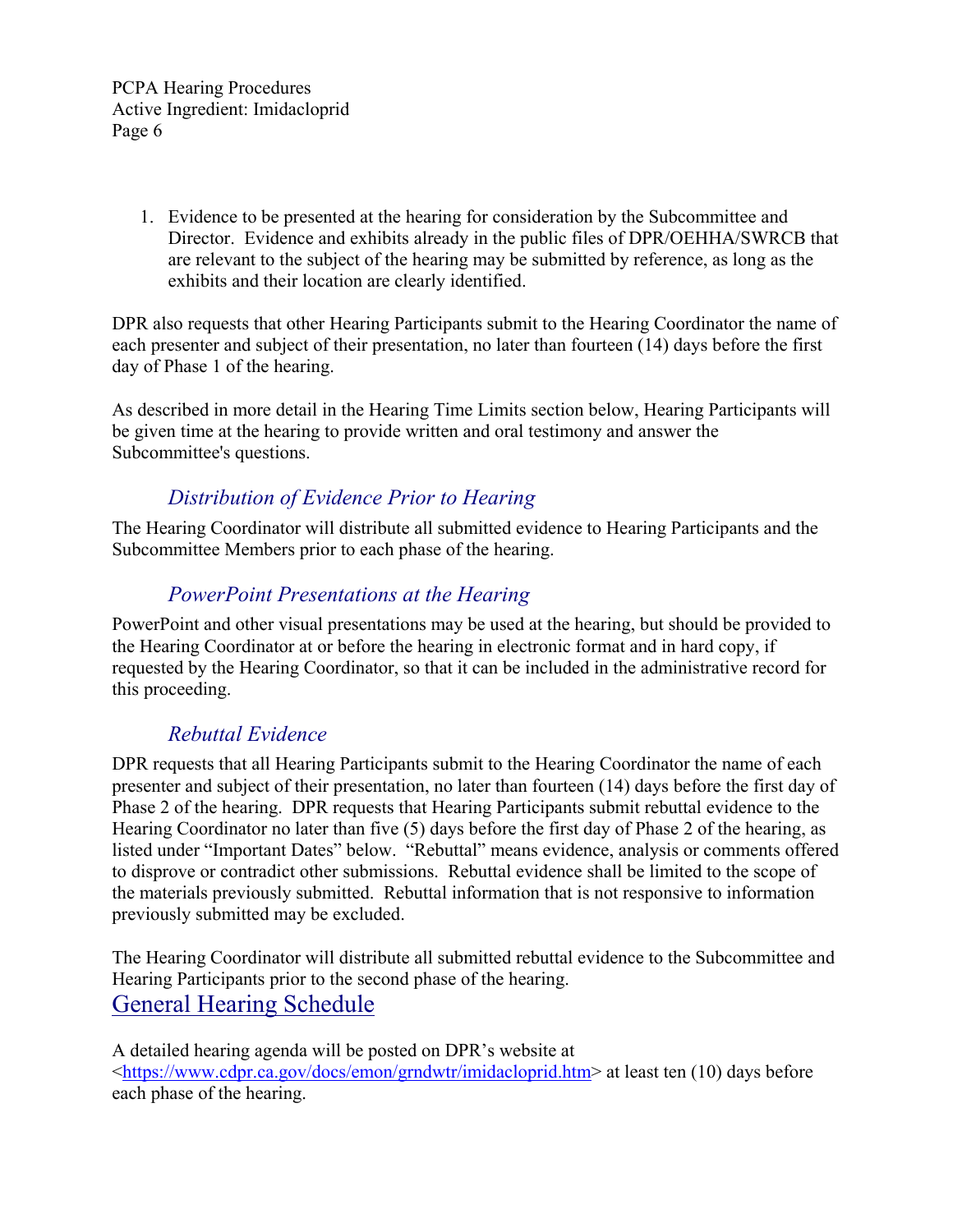At the Subcommittee Chairperson's discretion, hearing dates may be extended to allow for adequate time for presentations, rebuttals, public comments, and Subcommittee deliberations. Hearing Participants may make presentations and present rebuttal evidence at the hearing. Registrants are encouraged to coordinate with one another and make joint presentations, when appropriate. Public comments will also be taken at the hearing. "Evidence" includes testimony, documents, and tangible objects that tend to prove or disprove the existence of any alleged fact. At the hearing, the Subcommittee may ask presenters questions.

Phase 1 of the Hearing (2-3 days)

- 1. Opening Remarks
- 2. Presentation by State Agencies
- 3. Presentation by Imidacloprid Registrant(s)/Representative(s) of Registrant(s)
- 4. Public Comments time allotments determined by the Hearing Officer
- 5. Questions from Subcommittee Members
- 6. Concluding Remarks

After Phase 1 of the hearing is complete, the hearing will resume approximately 3 weeks later, as Phase 2 of the hearing. The purpose of Phase 2 of the hearing is limited to receiving rebuttal evidence, public comments, and allowing the Subcommittee to deliberate in an optional closed session.

#### Phase 2 of the Hearing (1-2 days)

- 1. Opening Remarks
- 2. Rebuttals from Registrant(s) and State Agencies (optional)
- 3. Public Comments time allotments will be determined by the Hearing Officer
- 4. Questions from Subcommittee Members
- 5. Subcommittee Deliberations (Optional Closed Session)
- 6. Concluding Remarks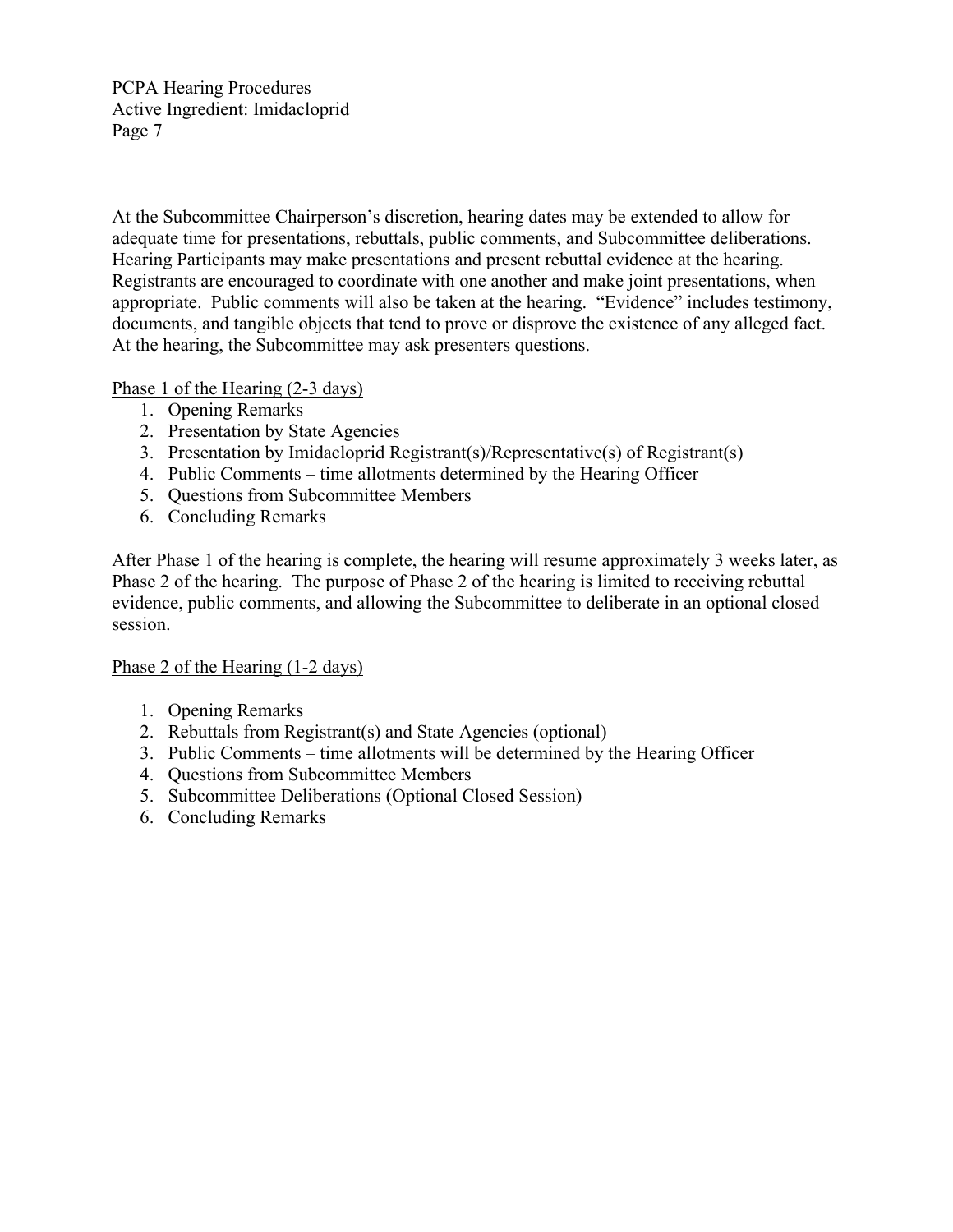## Hearing Time Limits

To ensure that all participants have an opportunity to participate in the hearing, the following time limits will apply:

- 1. Phase 1 of Hearing
	- a. State Agencies will have a combined time of: up to 1 day to provide oral and written testimony to the Subcommittee. State Agencies are encouraged to coordinate on the appropriate use of this time.
	- b. The Registrant(s) or their designated representative(s) will have a combined time of: 1-2 days to provide oral and written testimony to the Subcommittee. Registrants are encouraged to coordinate on the appropriate use of this time and may make joint presentations.
- 2. Phase 2 of Hearing: Time limits will be determined by the Subcommittee Chairperson/Hearing Officer.
- 3. Each member of the public wishing to provide oral testimony may present comments regarding matters related to the proceeding. Only public comments relevant to matters related to the proceeding will be considered by the Subcommittee. In order to allow adequate opportunity for public comment, time limits may be imposed at the discretion of the hearing officer.

Participants with similar interests or comments are requested to make joint presentations, and participants are requested to avoid redundant comments.

# Optional Closed Session Deliberations

The Subcommittee may meet in closed session, authorized by Government Code section 11126 subdivision (c)(3), in order to deliberate and consider the evidence in the record and make a recommendation to the Director. Closed sessions are not open to the public, but decisions reached in closed session will be communicated to the public through a subsequent written ruling or alternative method of communication.

# Administrative Record and Availability of Documents

The Legal Agricultural Use determination and evidentiary documents submitted in accordance with these Hearing Procedures shall be considered part of the official administrative record for this matter. Other submissions received for this proceeding will be added to the administrative record absent a contrary ruling by the Subcommittee Chairperson. Written transcriptions of oral testimony or comments that are made at the hearing will be included in the administrative record.

Administrative record documents may be inspected and copied between the hours of 8:00 a.m. and 5:00 p.m. at DPR's office located at 1001 I Street, Sacramento, California 95814.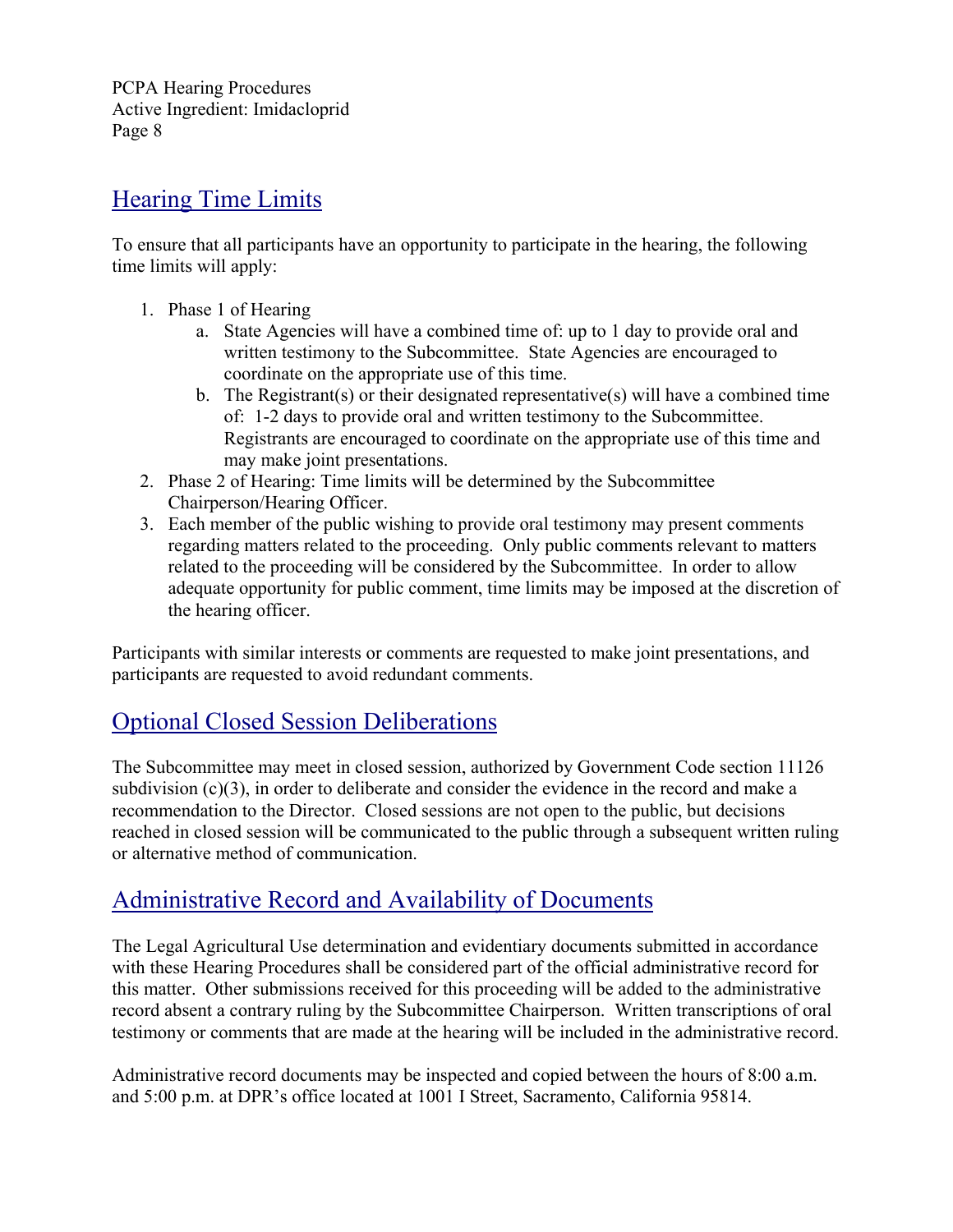Arrangements for document review and/or obtaining copies of the documents may be made by contacting the Hearing Coordinator above. Appointments are encouraged so that documents can be readily available upon arrival. Electronic copies of documents may also be requested by contacting the Hearing Coordinator.

# Special Assistance or Language Needs

If you require special assistance or language needs to participate in this hearing, please notify DPR's Reasonable Accommodation and Hearing Coordinator at  $\langle PCPA@cdpr.ca.gov\rangle$  at least fifteen (15) business days in advance of the hearing date.

#### Important Dates

All submissions must be received by the Hearing Coordinator, Kara James, at  $\langle PCPA@cdpr.ca.gov\rangle$  by 5:00 p.m. on the respective due date.

| <b>Important Date</b>         | Description of Documents, Deadline, or Hearing Phase                                                                                                                                                                                                                                                                                                                                                                                                                    |
|-------------------------------|-------------------------------------------------------------------------------------------------------------------------------------------------------------------------------------------------------------------------------------------------------------------------------------------------------------------------------------------------------------------------------------------------------------------------------------------------------------------------|
| September 23, 2021            | 1. Legal Agricultural Use Determination for<br>Imidacloprid Detections in California Groundwater<br><b>Issued</b><br>2. California Notice 2021-08: Notice of Imidacloprid<br>Residue Detections in California Groundwater and<br>the Pesticide Contamination Prevention Act (PCPA<br><b>Review Process</b><br>3. Letters to Registrants - Notice of DPR's<br>Determination of Imidacloprid Detections in<br>California Groundwater; Opportunity to Request a<br>Hearing |
| September 29, 2021            | California Notice 2021-09: Notice of Hearing Request<br>Received for the Pesticide Contamination Prevention Act<br>(PCPA) Review Process of Imidacloprid                                                                                                                                                                                                                                                                                                                |
| On or before October 25, 2021 | Deadline for Registrant(s) to Request Hearing                                                                                                                                                                                                                                                                                                                                                                                                                           |
| October 28, 2021              | 1. Confirmation of Hearing Letter Sent to Registrant(s)<br>Hearing Procedures issued<br>2.                                                                                                                                                                                                                                                                                                                                                                              |
| By November 29, 2021          | Objections to Hearing Procedures due                                                                                                                                                                                                                                                                                                                                                                                                                                    |
| By December 29, 2021          | Advisory Team transmits Decision on any Objections to<br><b>Hearing Procedures</b>                                                                                                                                                                                                                                                                                                                                                                                      |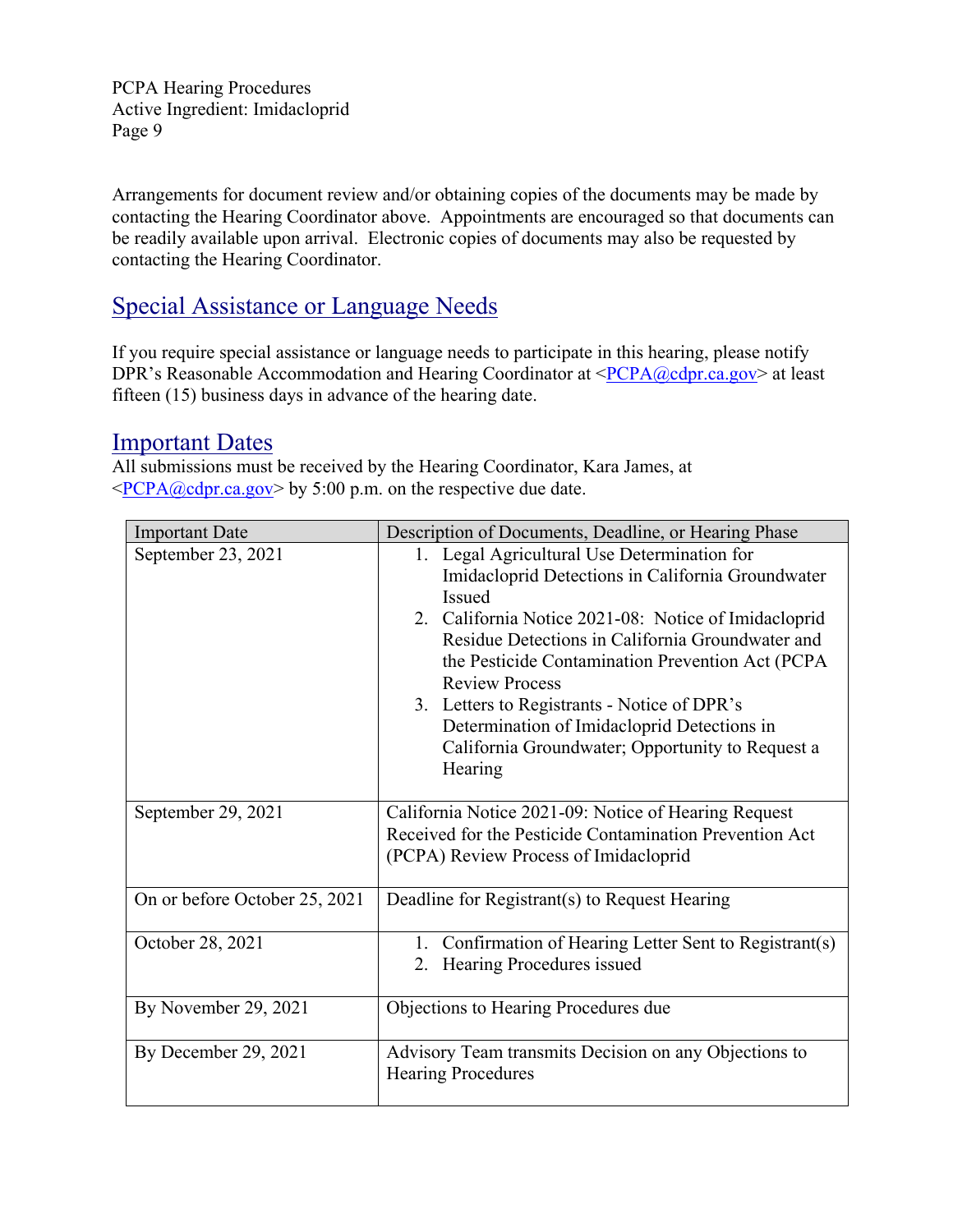| <b>Important Date</b>              | Description of Documents, Deadline, or Hearing Phase   |
|------------------------------------|--------------------------------------------------------|
| January 21, 2022                   | California Notice: Notice of Hearing Pertaining to     |
| [60 days before $1st$ day of       | Imidacloprid Product Residue Detections in Groundwater |
| Phase 1 of the hearing]            |                                                        |
|                                    |                                                        |
| February 18, 2022                  | Submission of Self-Certified WCAG 2.1 AA Compliant     |
| [30 days before $1st$ day of       | Documents                                              |
| Phase 1 of the hearing]            | 1. Requested deadline for Registrant to submit report  |
|                                    | and documented evidence required by Food and           |
|                                    | Agricultural Code section 13150(a)                     |
|                                    | 2. Requested deadline for State Agencies to submit     |
|                                    | materials for hearing                                  |
|                                    | 3. Requested deadline for Written Public Comments      |
| March 1, 2022                      | Deadline to notify DPR's Reasonable Accommodation and  |
| [15 business days before the $1st$ | Hearing Coordinator of Special Assistance or Language  |
| day of Phase 1 of the hearing]     | <b>Needs</b>                                           |
|                                    |                                                        |
| March 8, 2022                      | Requested deadline to provide Hearing Coordinator the  |
| [14 days before $1st$ day of       | name of each presenter for Phase 1 of Hearing          |
| Phase 1 of the hearing]            |                                                        |
|                                    |                                                        |
| March 11, 2022                     | Agenda posted on DPR's website for Phase 1 of Hearing. |
| [at least 10 days before 1st day   |                                                        |
| of Phase 1 of the hearing]         |                                                        |
|                                    |                                                        |
| March 22-24, 2022                  | Phase 1 of Hearing                                     |
|                                    | <b>Opening Remarks</b><br>1.                           |
|                                    | <b>State Agency Presentations</b><br>2.                |
|                                    | 3. Registrant(s) Presentation(s)<br>4. Public Comments |
|                                    |                                                        |
|                                    | Questions from Subcommittee<br>5.                      |
|                                    | 6. Closing Remarks                                     |
| 14 days before Phase 2 of the      | Requested deadline to provide Hearing Coordinator the  |
| hearing                            | name of each presenter for Phase 2 of Hearing          |
|                                    |                                                        |
| At least 10 days before Phase 2    | Agenda posted on DPR's website for Phase 2 of Hearing  |
| of the hearing                     |                                                        |
|                                    |                                                        |
|                                    |                                                        |
|                                    |                                                        |